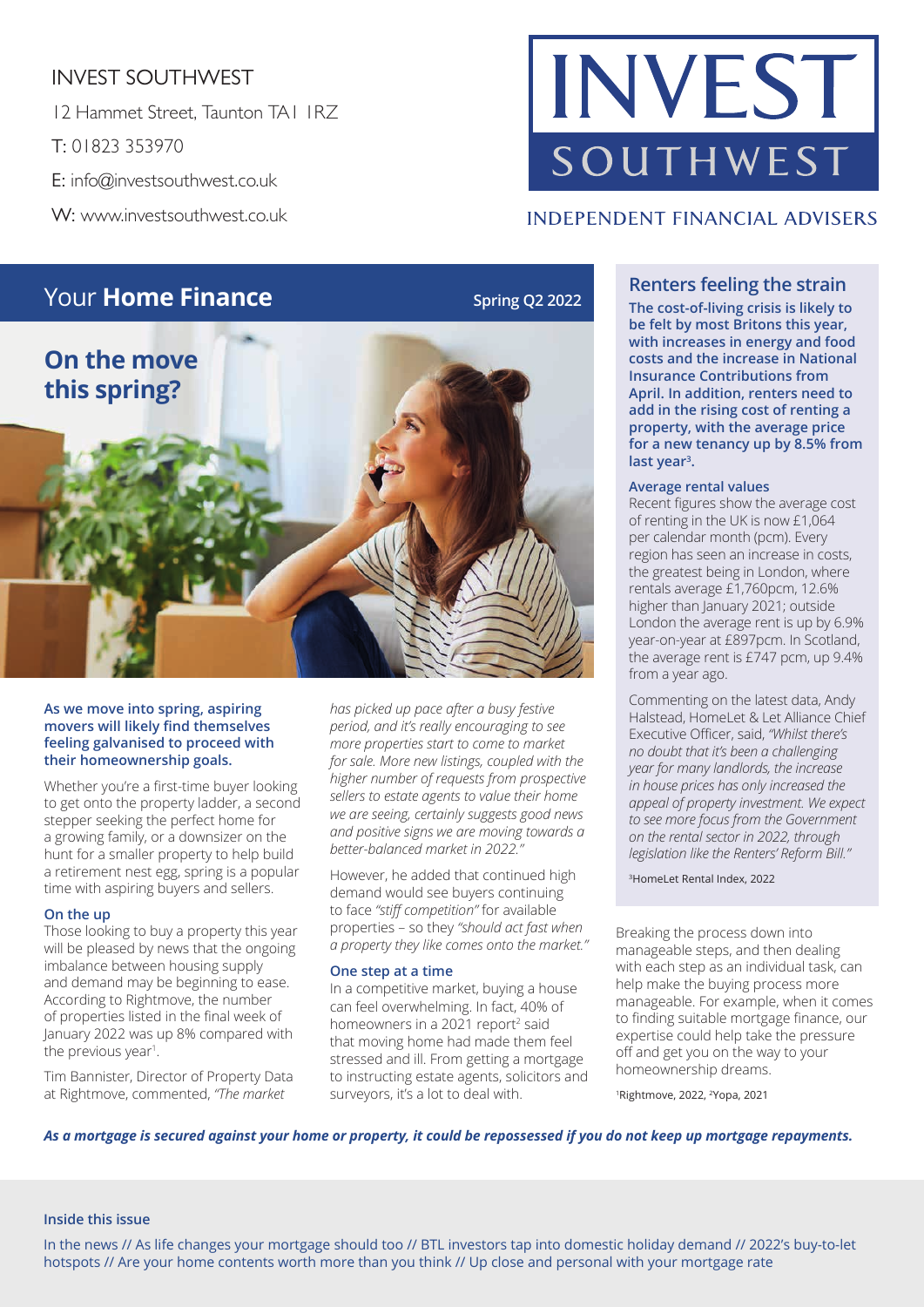

#### **New government initiative 'The Older People's Housing Taskforce'**

With demand for homes for older people four times higher than supply, the government has been urged to investigate4 . The UK's largest retirement housebuilder is requesting the introduction of rules to ensure 10% of new housing is designed for pensioners. A new government initiative The Older People's Housing Taskforce' is set to examine barriers to supply of housing for older people, to look at how homes can be adapted to make them more suitable for older inhabitants and to examine the limited choice of properties available to pensioners, revealed in the Levelling Up White Paper.



#### **Equity release – bumper Q4**

The Equity Release Council says record amounts of property wealth were accessed through equity release products in the last quarter of 2021, taking total lending for the year to £4.8bn, representing a 24% rise from the 2020 figure of £3.86bn<sup>5</sup>. Average loan sizes also increased, which the Council says is partly influenced by a rise in property prices as well as an increase in wealthier customers using equity release as part of their financial planning.

4 McCarthy Stone, 2022 5 Equity Release Council, 2022



## As life changes your mortgage should too

**The cost of living has shot up in recent**  months, with inflation expected to **reach a peak of 8.7% in Q4<sup>6</sup> and many**  families facing a significant hike on **their annual energy bills from April.** 

With finances squeezed, every penny counts – so it's important to consider all the options for streamlining your outgoings. If you're reaching the end of your current mortgage term, taking the time to explore whether more favourable rates are available could really pay.

#### **Paying over the odds?**

If your mortgage deal has expired and you are on your lender's Standard Variable Rate (SVR), it is likely you'll already have been hit by recent increases to the Bank of England base rate. SVRs are typically higher than those offered by available deals and fluctuate as interest rates rise and fall. Switching to a fixed rate mortgage deal instead could both save you money and make budgeting easier, as you'll know exactly what is going out each month.

#### **Time for a review?**

While you can switch your mortgage at any time, you may face early repayment charges (ERCs). Even if your current mortgage deal hasn't quite expired, however, you could start the remortgaging process up to six months beforehand. Many lenders will permit you to lock into a new deal in advance, so starting early will give you the time you need to assess your available options. That's where we can help – we can scour the market for the most suitable mortgage finance for your circumstances.

6OBR, 2022

With finances squeezed, every penny counts – so it's important to consider all the options for streamlining your outgoings

*As a mortgage is secured against your home or property, it could be repossessed if you do not keep up mortgage repayments. Equity release may require a lifetime mortgage or a home reversion plan. To understand the features and risks, ask for a personalised illustration.*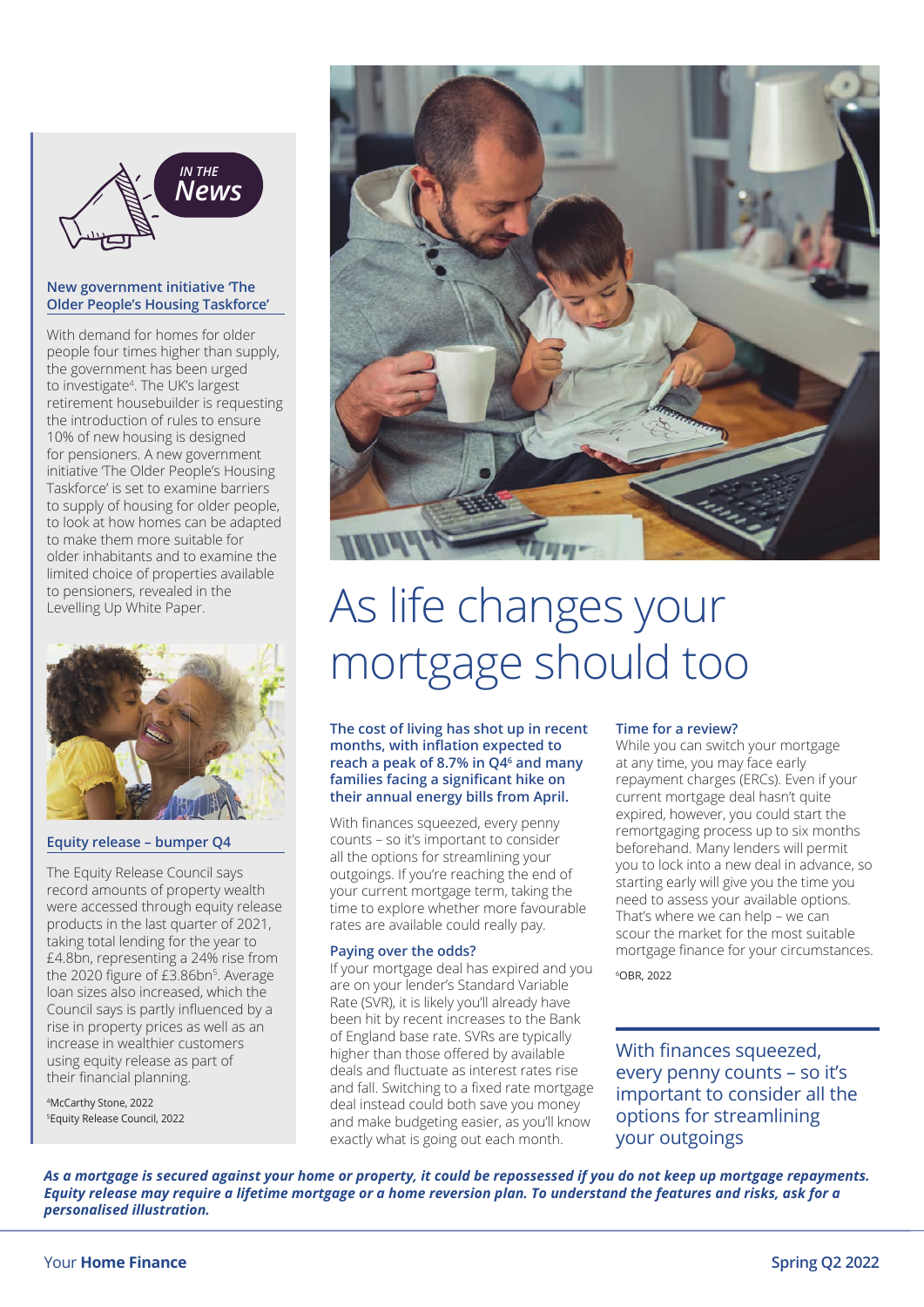### **BTL investors tap into domestic holiday demand**

#### **Pandemic-related travel restrictions have unleashed huge demand for UK-based rentals among British holidaymakers – with buy-to-let (BTL) investors scrambling to take advantage.**

According to figures<sup>7</sup>, holiday let mortgage availability has trebled since 2020, giving would-be investors ample opportunity to tap into this demand. There are now 231 buy-to-let mortgages eligible for holiday lets on the market, versus just 74 back in August 2020.

As the number of deals increases, competition between lenders is also on the rise, with average rates reducing from 4.14% in September 2021 to 3.92% in January 2022.

#### **Factors to consider**

If you're thinking about investing in a holiday let, there are some factors to consider before taking the plunge. Firstly, the government is currently working to close a tax loophole that has seen people claiming tax relief on empty 'holiday lets'. Holiday let owners will soon be required to prove that their property is being let for at least 70 days each year in order to claim small business tax relief.

Secondly, it's important to think about the cost of purchasing a holiday let above and beyond the property itself. For example, you may have to spend a significant amount up-front to get the property ready for holiday let clientele. You'll also have to consider how much the property is likely to generate in rental income – is it in a good enough location to attract a steady stream of holidaymakers?

#### **Weigh it up**

We'll be able to help you weigh up the various factors and recommend mortgage finance that's suitable for your needs.

7Moneyfacts, 2022



## 2022's buy-to-let hotspots

**Bristol, Oxford, Cambridge, Manchester and Luton have been hailed the best top fi ve cities for landlords to invest in this year, based on analysis of key indicators impacting BTL desirability (including average total rent, the best short-term returns through yield and long-term return through house price growth)8 .** 

Investors have been eschewing London, which has slipped to sixth place. It seems many landlords are looking to areas with a high student population – where they can attract a greater rental yield.

The Scottish cities of Edinburgh and Glasgow both sit within the top 20 and are cited as *'particularly attractive to landlords looking for short-term yields.'* Edinburgh benefits from a high percentage of private renters (86%) ensuring one of the highest rental returns of all cities.

Head of Mortgage Distribution at Aldermore Bank, Jon Cooper, commented on the fi ndings, *"The City Tracker shows the UK housing market is rich with diverse and unique conditions across the regions that are ripe for investment opportunities. As we move towards a post-COVID environment, we hope this analysis gives food for thought to many landlords on where to look for those hidden gems and returns that meet their business strategies."* 

He continued, *"Private landlords are a central part of the housing market, supporting over 4.5 million households in the UK and, as we emerge from the pandemic, landlords will need to meet the emerging demand for choice and variety from renters. With the economy opening up and EPC rating changes coming in 2025, now is a great time for landlords to talk with their broker to review where they want to take their portfolios in the future."*

First-time buyer or building up your property investment portfolio? We can provide buy-to-let mortgage advice, get in touch.

8Aldermore, Dec 2021

*As a mortgage is secured against your home or property, it could be repossessed if you do not keep up mortgage repayments.*